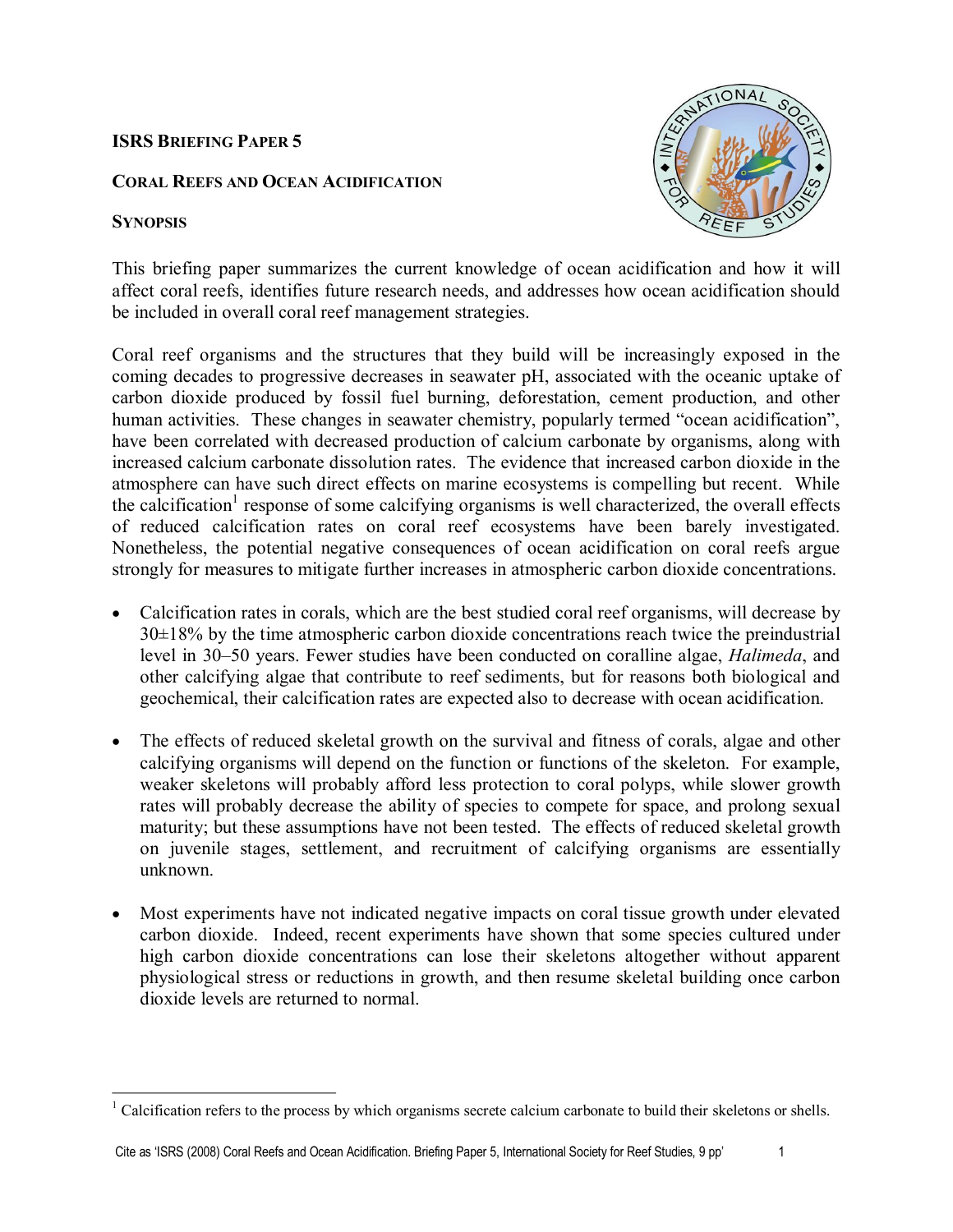· Dissolution rates of calcium carbonate rock and sediments on coral reefs will increase in the future. Coupled with reduced biological calcification rates, the net calcium carbonate production rates on coral reefs will decrease; that is, reef building will decrease.

## **INTRODUCTION**

Ocean acidification has only recently been recognized as an important consequence of increasing atmospheric carbon dioxide concentrations. In the last 20–30 years, the understanding of the carbonate system in seawater has improved greatly, and studies of how the carbonate system affects marine biogeochemistry have also increased. As with any new "discovery" – in this case, that increasing levels of carbon dioxide are causing shifts in ocean  $pH<sup>2</sup>$  that can affect marine organisms – we begin with more questions than answers. The balance of scientific evidence, however, indicates that corals, coral reefs, and cold-water coral ecosystems will be significantly affected by future changes in the carbonate system in seawater.

### **CHEMICAL CHANGES IN THE OCEAN**

The carbonate system in seawater plays an effective role in the ocean's buffering capacity – that is, the capacity of seawater to maintain a relatively stable pH. However, the current rate of atmospheric carbon dioxide increase (occurring over decades to centuries) is exceeding the rate at which the carbonate system can act to maintain a stable pH (requiring many millennia). If the increase in atmospheric carbon dioxide was much slower, then feedback mechanisms such as weathering of rocks would act to keep the system in balance. This explains why corals and coral reefs flourished millions of years ago when atmospheric carbon dioxide concentrations were much higher than today.

The process by which increasing carbon dioxide is causing ocean acidification is well understood and predictable, but the chemistry is somewhat complicated. The carbonate system in seawater involves three main carbon components: carbon dioxide  $(CO_2)$ , bicarbonate  $(HCO_3^-)$ , and carbonate  $(CO_3^2)$ . Based on our knowledge of preindustrial carbon dioxide concentrations, the proportions of carbonate and bicarbonate ions in surface tropical seawater are calculated to

 $^{2}$  pH is the "potential for hydrogen ions" in water, and is measured on the logarithmic scale; the lower the pH the higher the concentration of hydrogen ions, and the greater the acidity. A pH of 7 is neutral. pH of preindustrial tropical surface seawater was about 8.2 (on the "seawater pH scale"), but has decreased to about 8.1 today. This 0.1 pH change represents a nearly 30% increase in hydrogen ion concentration. The term 'ocean acidification' refers to the process of decreasing pH, but the tropical oceans are not expected to become technically acidic  $(< 7$ ) in the future.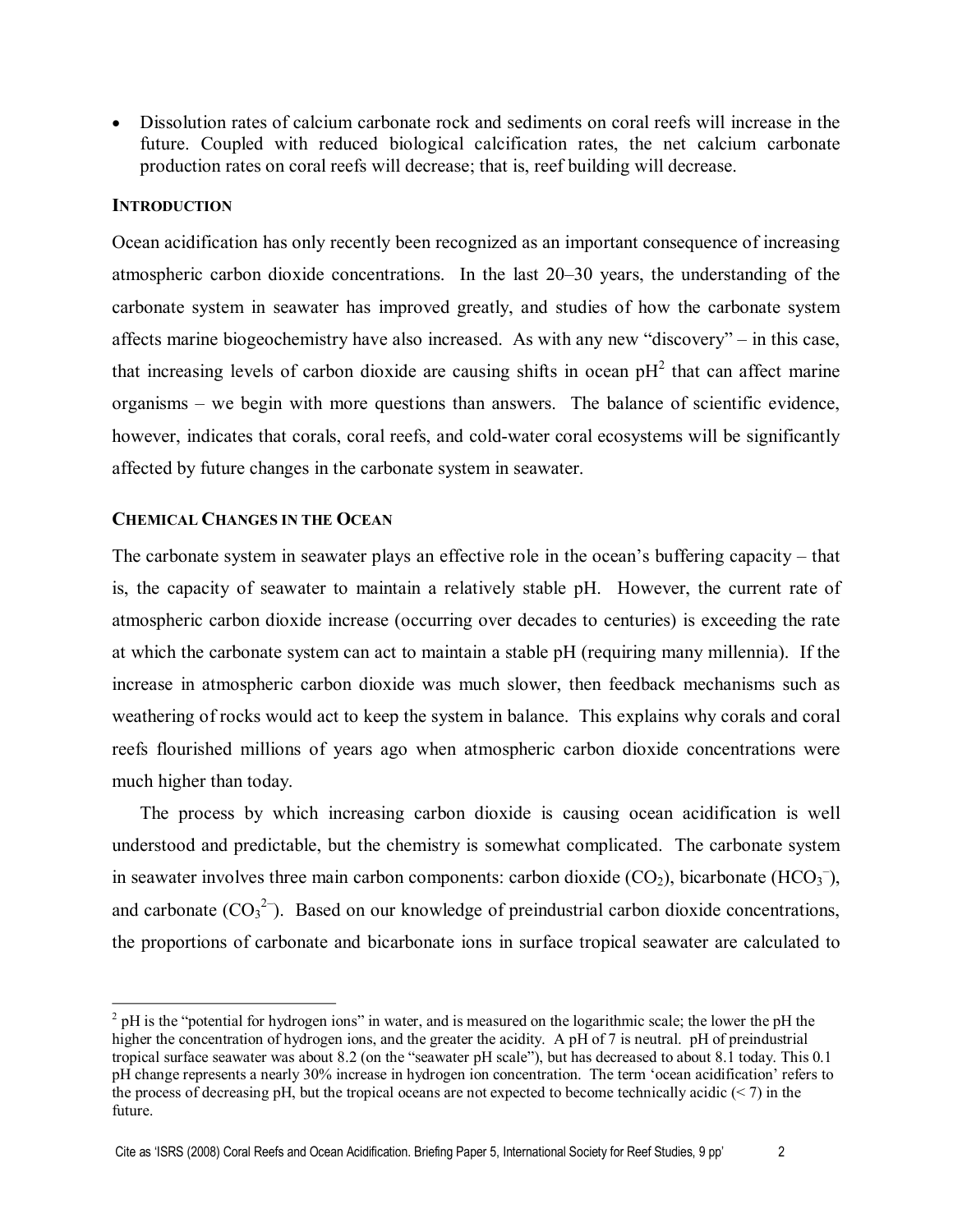have been  $CO_3^2$  (11%),  $HCO_3^-$  (88%), with the remainder existing as a combination of dissolved  $CO<sub>2</sub>$  and carbonic acid.

The oceans have already absorbed about half of industrial-age emissions of carbon dioxide. The combination of carbon dioxide  $(CO_2)$  and water  $(H_2O)$  produces the weak acid carbonic acid  $(H<sub>2</sub>CO<sub>3</sub>)$  that causes a slight drop in ocean pH (hence the term "ocean acidification"). The carbonic acid rapidly dissociates to bicarbonate and then carbonate, but not completely, and the associated decrease in ocean pH causes the relative proportions of the carbonate ion species to shift. In tropical surface seawater today, the relative proportions of  $CO<sub>3</sub><sup>2</sup>$  and  $HCO<sub>3</sub><sup>-</sup>$  have shifted to 9% and 90% respectively, and under doubled preindustrial  $CO<sub>2</sub>$  conditions, will shift further to 7% and 93%, respectively. This equates to a large  $(>30\%)$  decrease in the carbonate ion concentration once atmospheric  $CO<sub>2</sub>$  levels reach 560 ppmv.

The reduction in carbonate ion concentration is important because precipitation rates of calcium carbonate  $(CaCO<sub>3</sub>)$ , the material secreted by corals and other reef-building and reefdwelling organisms, are directly correlated with carbonate ion concentration. Carbonate ion concentration largely determines calcium carbonate saturation state, which is the level of supersaturation of calcium carbonate in the water column and a logical measure of the relative tendency for a calcium carbonate mineral to precipitate (saturation state  $> 1$ ) or dissolve (saturation state  $\leq 1$ ). Lowering the saturation state reduces the ability of corals and other reef organisms to secrete calcium carbonate. Note that saturation states for aragonite (the form of calcium carbonate secreted by corals) are lower than those for calcite (a more stable form of calcium carbonate secreted by mollusks and many other organisms). Tropical coral reefs developed over thousands of years in waters that were highly super-saturated with respect to aragonite (4–5x saturation). Predictions are that by the end of this century, almost all reefs will be exposed to much lower saturation states (2–3x saturation) (see Figure). Cold water coral ecosystems appear to be even more threatened by ocean acidification, because many of these are perched on continental shelves and slopes just above the aragonite saturation horizon (depth between saturated and under-saturated waters). Recent studies show that ocean acidification is causing an upward migration of these saturation depths, so that the deeper cold water corals will be immersed in undersaturated waters (conditions corrosive to calcium carbonate) within a decade or less.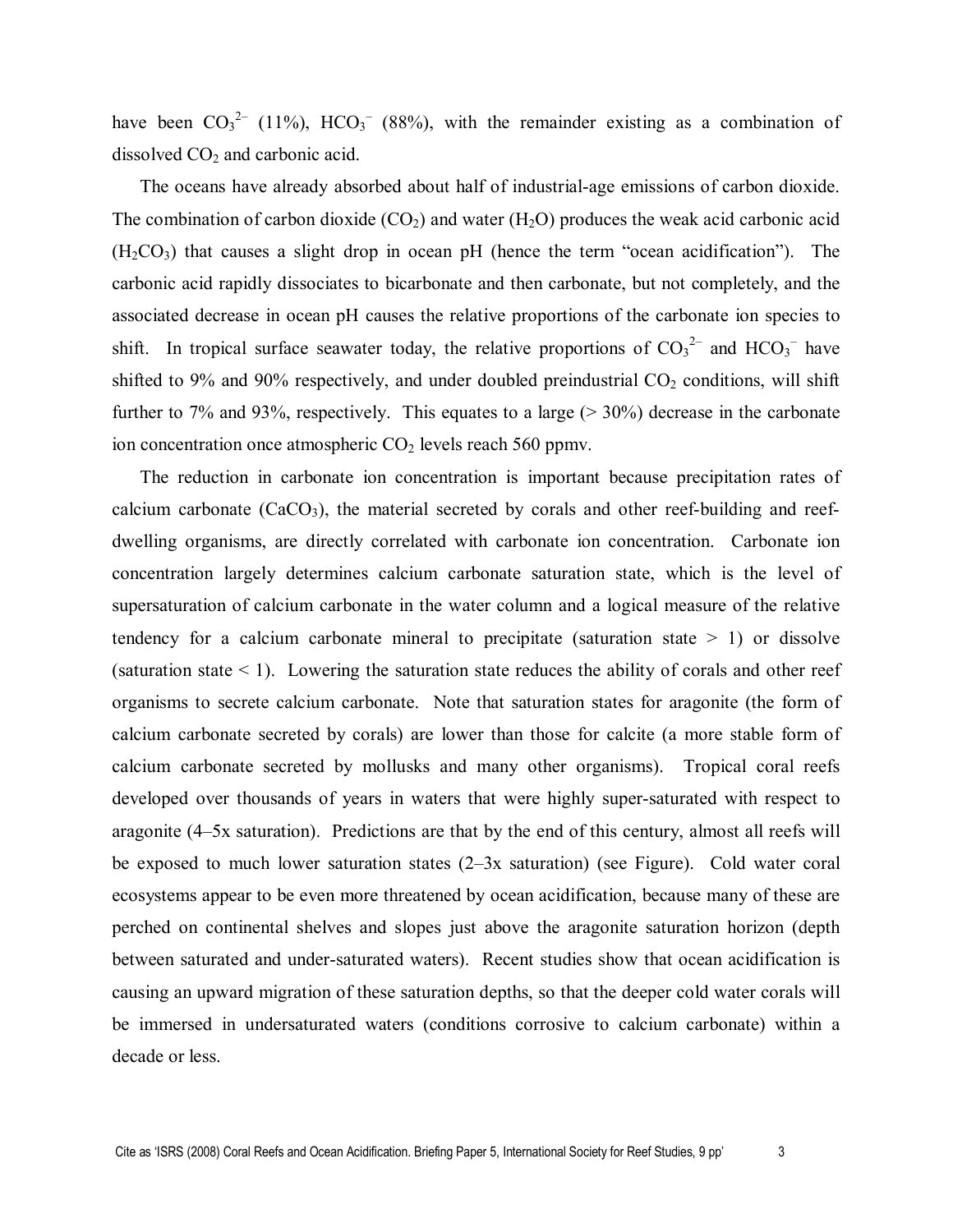#### **RESPONSES OF CORALS AND CORAL REEF MESOCOSMS TO OCEAN ACIDIFICATION**

The current understanding of how corals and other reef organisms will respond to ocean acidification are almost entirely based on tank and mesocosm experiments, where organisms are grown under conditions where the carbonate system in seawater has been altered. Nearly all of these experiments show a significant positive relationship between calcification and calcium carbonate saturation state. The bulk of these studies indicate that coral calcification will decrease by  $3-60\%$ <sup>3</sup> under the doubled-CO<sub>2</sub> scenario that is expected to occur within three to five decades.

Most of these studies have not included the effects of other variables that also affect calcification rates, such as temperature, light, and nutrients. Temperature, for example, can strongly affect calcification rates. In a few species, there is some evidence that while declining saturation state may be suppressing calcification rates, increasing temperatures may be enhancing them. This is thought to be a short-term effect, because the coral calcification response to temperature is not linear; rather, it reaches a maximum near the coral's optimal temperature<sup>4</sup>, and then decreases at temperatures higher than that optimum. Indeed, a recent study of massive corals from the Great Barrier Reef indicates that calcification rates there have declined by about 20% over the last 16 years, despite a temperature increase of 0.3–0.4ºC over the same period. In addition, any positive effect of increasing temperature on coral calcification rates is overridden by the current dramatic decreases in coral cover due to temperature-induced coral bleaching and disease.

### **CONSEQUENCES FOR REEF BUILDING AND ECOSYSTEM FUNCTIONING**

Few studies have been conducted on the calcification responses of other reef organisms, and virtually no studies have looked at the effects of lowered calcification rates on organism survival. While coral polyps can survive without their skeletons in aquaria, it is doubtful that they would survive in a reef environment. This raises important questions about the function of coral skeletons; that is, how will reduced skeletal growth affect coral survival and ecological roles within the coral community? The benefits of  $CaCO<sub>3</sub>$  skeletons include protection, rigidity, competition for space, anchoring to substrate, reproduction, etc. The impact of slower skeletal

<sup>&</sup>lt;sup>3</sup> This range is based on results from 17 studies on coral and coral reef mesocosms that included a variety of experimental conditions. <sup>4</sup> Usually the average summertime temperature that the coral normally experiences.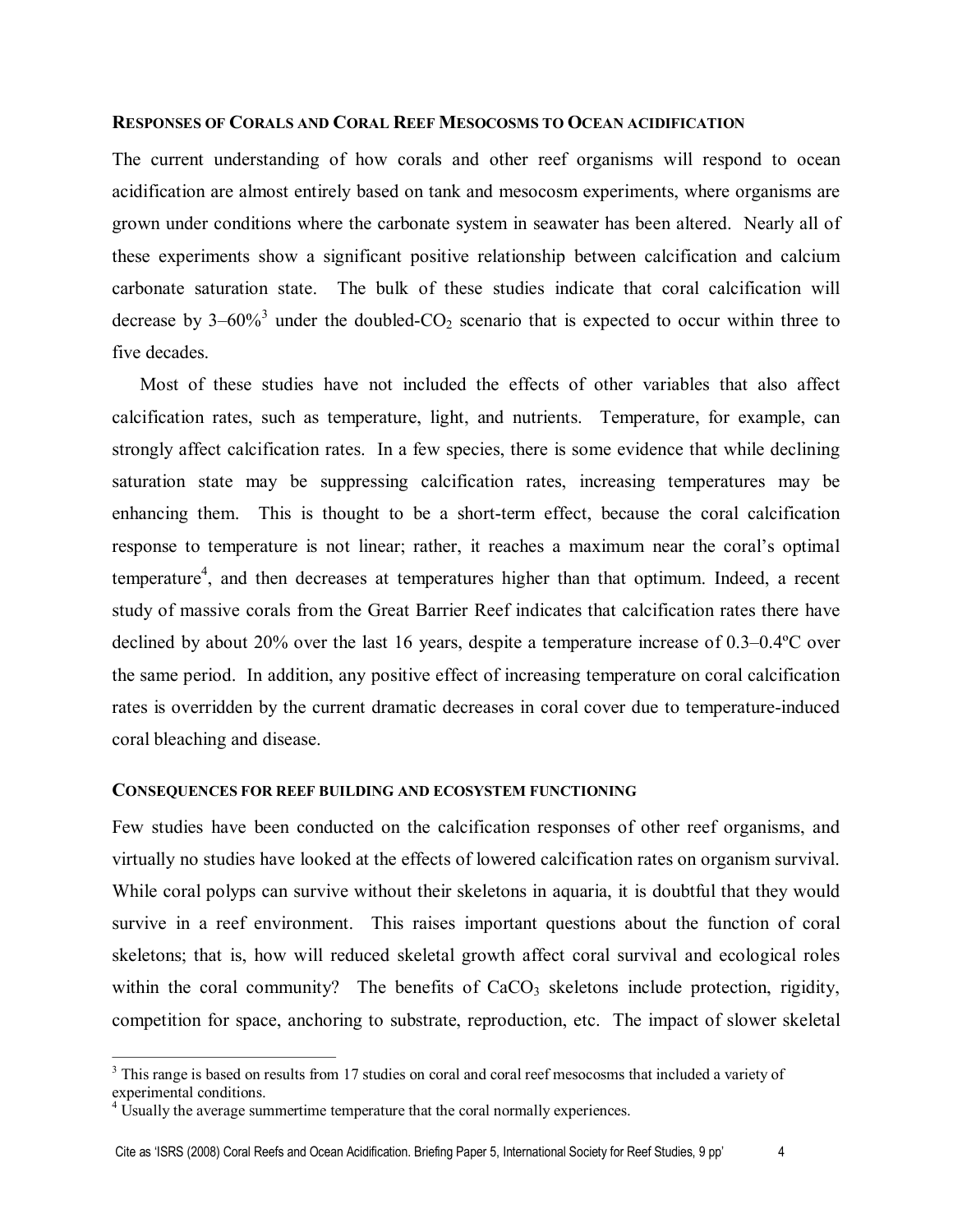growth will likely vary among species, depending on how each benefit from skeletal growth, but it is likely that adaptation of many coral species to reduced skeletal growth will alter their ecological roles and species-species interactions.

In addition, some studies indicate that net calcification rates in coral reef environments are likely to decrease to values < 0; that is, dissolution rates of calcium carbonate will exceed gross calcification rates. This indicates that future reef-building will slow down progressively with increasing carbon dioxide concentrations; in some cases reef-building may reverse in the latter half of this century. Changes in the natural maintenance of reef structures has consequences not only for reef organisms and biodiversity, but also for associated environments, because coral reefs form barriers that protect coastlines and create conditions that benefit mangroves and seagrass beds.

#### **RESEARCH NEEDS**

Research needs extend into every arm of coral reef research, and include extremely basic data collection as well as sophisticated lab and modeling studies. Several recent publications have identified gaps in our understanding of how ocean acidification will affect coral reefs in the future. Listed below are research needs that address the most salient of these gaps. Because of the far-reaching aspects of this topic, an overarching need is to establish cross-disciplinary and crossinstitutional collaborations that will minimize duplication of studies and allow efficient and creative research planning.

- 1. Measurements of the carbonate system, calcification, and dissolution across the suite of coral reef environments, over time-periods and scales necessary to understand the response of the system to continued increases in  $CO<sub>2</sub>$ .
- 2. Quantification of the spatial and temporal variations in coral reef carbonate budgets.
- 3. Quantification of the relative and interactive effects of multiple variables that affect calcification and metabolism in coral reef organisms: e.g., saturation state, light, temperature, and nutrients.
- 4. Studies of the impacts of reduced calcification on organisms and ecological processes.
- 5. Determination of the calcification mechanisms across various calcifying taxa.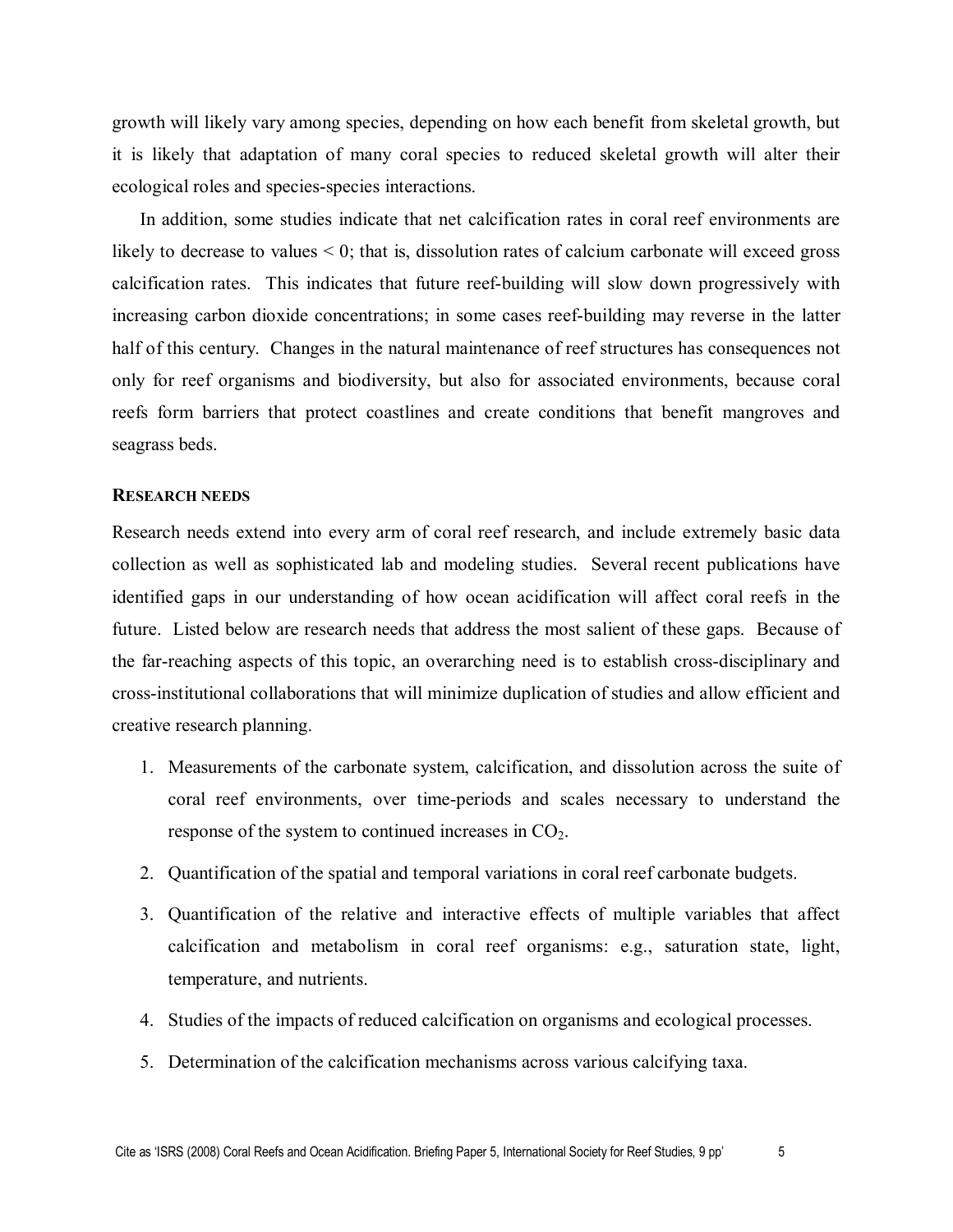6. Standardization of seawater chemistry and calcification measurements on corals and reefs.

### **MANAGING CORAL REEFS FOR CHRONIC OCEAN ACIDIFICATION**

*The only effective way to prevent ocean acidification is to prevent carbon dioxide buildup in the atmosphere, either through reductions in fossil fuel emissions, or carbon sequestration technologies*. Marine aquarists are familiar with the problem of acidification within their own micro and mesocosm coral communities. Over time, aquarium seawater becomes progressively acidic and coral growth slows. Additives (particularly calcium) are routinely used to raise the calcium carbonate saturation state, but in the real world, such solutions are neither feasible nor economical.

As with coral bleaching, since there are few measures for prevention, management strategies will need to focus on increasing coral reef resilience, usually by managing other stressors on reefs. Unfortunately, the science of ocean acidification and its impacts on coral reefs is too new to develop specific guidelines for increasing resilience to ocean acidification, but managers will certainly benefit from scientific research that specifically addresses resilience. Sediment dissolution rates are too slow to counter the effects of ocean acidification over large scales, but within the complex of an entire reef system, sediment dissolution in some environments may provide more buffering of the local water column than in others. This has not been tested, but if true, then corals are likely to grow better in these environments. Another example could consider coral cultivation on reefs: Are some species more resilient to ocean acidification than others? What environmental variables *can* be managed to promote robust calcification rates? Do macroalgae or coralline algae influence the local carbonate chemistry in ways that positively or negatively impact carbonate chemistry?

#### **RECOMMENDATIONS**

Ocean acidification is one of many global challenges to ensuring a viable ocean environment in which coral reefs can survive in the future. The ISRS calls on our world leaders to significantly reduce carbon dioxide emissions, on our fellow scientists to improve our understanding of the effects of ocean acidification, and on reef managers to maximize the conservation of reef ecosystems in the face of this environmental threat.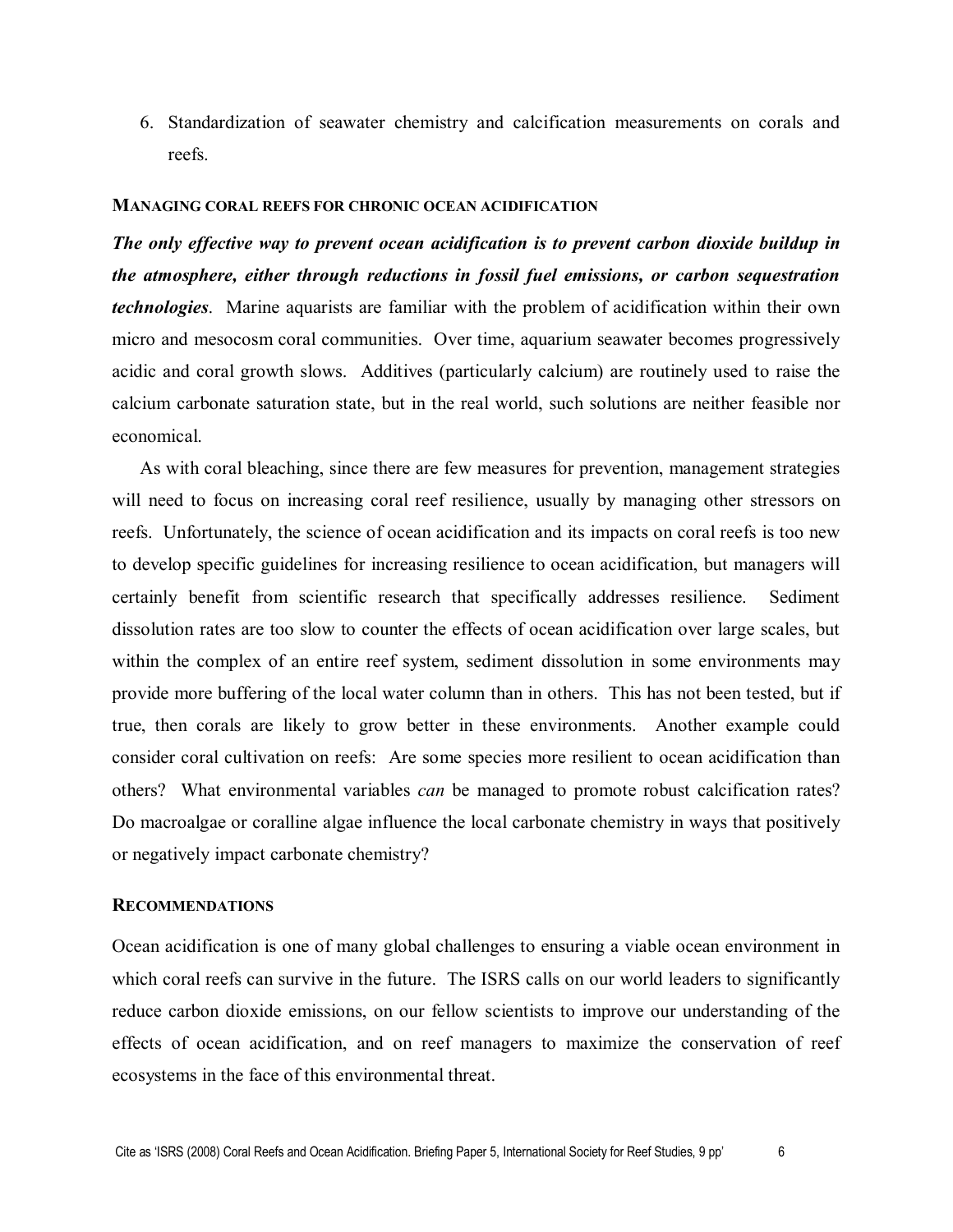## **KEY PAPERS AND REFERENCES**

- Cooper TF, De'ath G, Fabricius KE, and Lough JM (in press) Declining coral calcification in massive Porities in two nearshore regions of the northern Great Barrier Reef. *Glob. Change Biol.*, doi: 10.1111/j.1365-2486.2007.01520.x
- Feely RA, Sabine CL, Lee K, Berelson W, Kleypas J, Fabry VJ, Millero FJ (2004) Impact of anthropogenic  $CO_2$  on the CaCO<sub>3</sub> system in the oceans. *Science* 305: 362-366
- Fine M. and Tchernov D (2007) Scleractinian coral species survive and recover from decalcification. *Science* 315:1811
- Gattuso J-P, Frankignoulle M, Bourge I, Romaine S, Buddemeier RW (1998) Effect of calcium carbonate saturation of seawater on coral calcification. *Global Planet. Change* 18: 3746
- Guinotte JM, Orr J, Cairns S, Freiwald A, Morgan L, George R (2006) Will human-induced changes in seawater chemistry alter the distribution of deepsea corals? *Frontiers Ecol. Env.*  $4: 141 - 146$
- Hoegh-Guldberg O, Mumby PJ, Hooten AJ, Steneck RS, Greenfield P, Gomez E, Harvell CD, Sale PF, Edwards AJ, Caldeira K, Knowlton N, Eakin CM, Iglesias-Prieto R, Muthiga N, Bradbury RH, Dubi A, Hatziolos ME (2007) Coral reefs under rapid climate change and ocean acidification. *Science* 318: 1737-1742
- Kleypas JA, Buddemeier RW, Archer D, Gattuso JP, Langdon C, Opdyke BN (1999a) Geochemical consequences of increased atmospheric carbon dioxide on coral reefs. *Science* 284: 118-120
- Kleypas JA, Feely RA, Fabry VJ, C. Langdon CL, Sabine CL, L.L. Robbins (2006) Impacts of Increasing Ocean Acidification on Coral Reefs and Other Marine Calcifiers: A Guide for Future Research, report of a workshop held 18–20 April 2005, St. Petersburg, FL. sponsored by NSF, NOAA, and the U.S. Geological Survey (88)
- Kleypas JA, Langdon C (2006) Coral reefs and changing seawater chemistry. In: Phinney JT, Hoegh-Guldberg O, Kleypas J, Skirving W, Strong A (eds.) *Coral Reefs and Climate Change: Science and Management.* Am. Geophys. Union, Washington DC (AGU Monograph Series, Coastal and Estuarine Studies, vol 61, pp 73-110)
- Langdon C, Atkinson MJ (2005) Effect of elevated  $pCO<sub>2</sub>$  on photosynthesis and calcification of corals and interactions with seasonal change in temperature/irradiance and nutrient enrichment. *J. Geophys. Res.-Oceans* 110: art. no. C09S07
- Langdon C, Takahashi T, Sweeney C, Chipman D, Goddard J, Marubini F, Aceves H, Barnett H, Atkinson MJ (2000) Effect of calcium carbonate saturation state on the calcification rate of an experimental coral reef. *Glob. Biogeochem. Cycles* 14: 639-654
- Orr JC, Fabry VJ, Aumont O, Bopp L, Doney SC, Feely RA, Gnanadesikan A, Gruber N, Ishida A, Joos F, Key RM, Lindsay K, Maier-Reimer E, Matear R, Monfray P, Mouchet A, Najjar RG, Plattner GK, Rodgers KB, Sabine CL, Sarmiento JL, Schlitzer R, Slater RD, Totterdell IJ, Weirig MF, Yamanaka Y, Yool A (2005) Anthropogenic ocean acidification over the twenty-first century and its impact on calcifying organisms. *Nature* 437: 681-686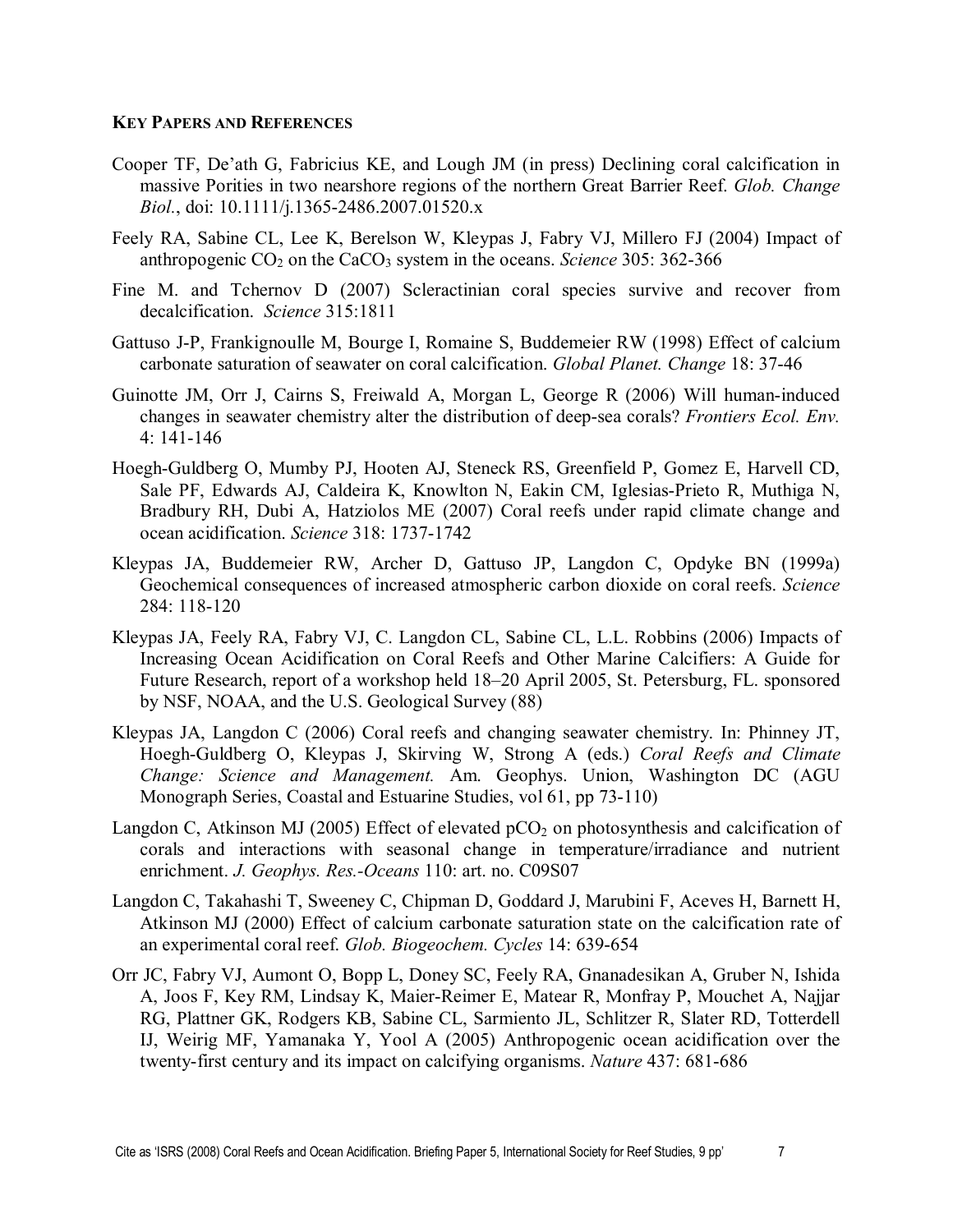- Royal Society (2005) Ocean acidification due to increasing atmospheric carbon dioxide, Policy Document 12/05. The Royal Society, London (223)
- Sabine CL, Feely RA, Gruber N, Key RM, Lee K, Bullister JL, Wanninkhof R, Wong CS, Wallace DWR, Tilbrook B, Millero FJ, Peng TH, Kozyr A, Ono T, Rios AF (2004) The oceanic sink for anthropogenic CO<sub>2</sub>. *Science* 305: 367-371
- Turley CM, Roberts JM, and Guinotte JM (2007) Corals in deep-water: will the unseen hand of ocean acidification destroy cold-water ecosystems? *Coral Reefs* 26: 445-448